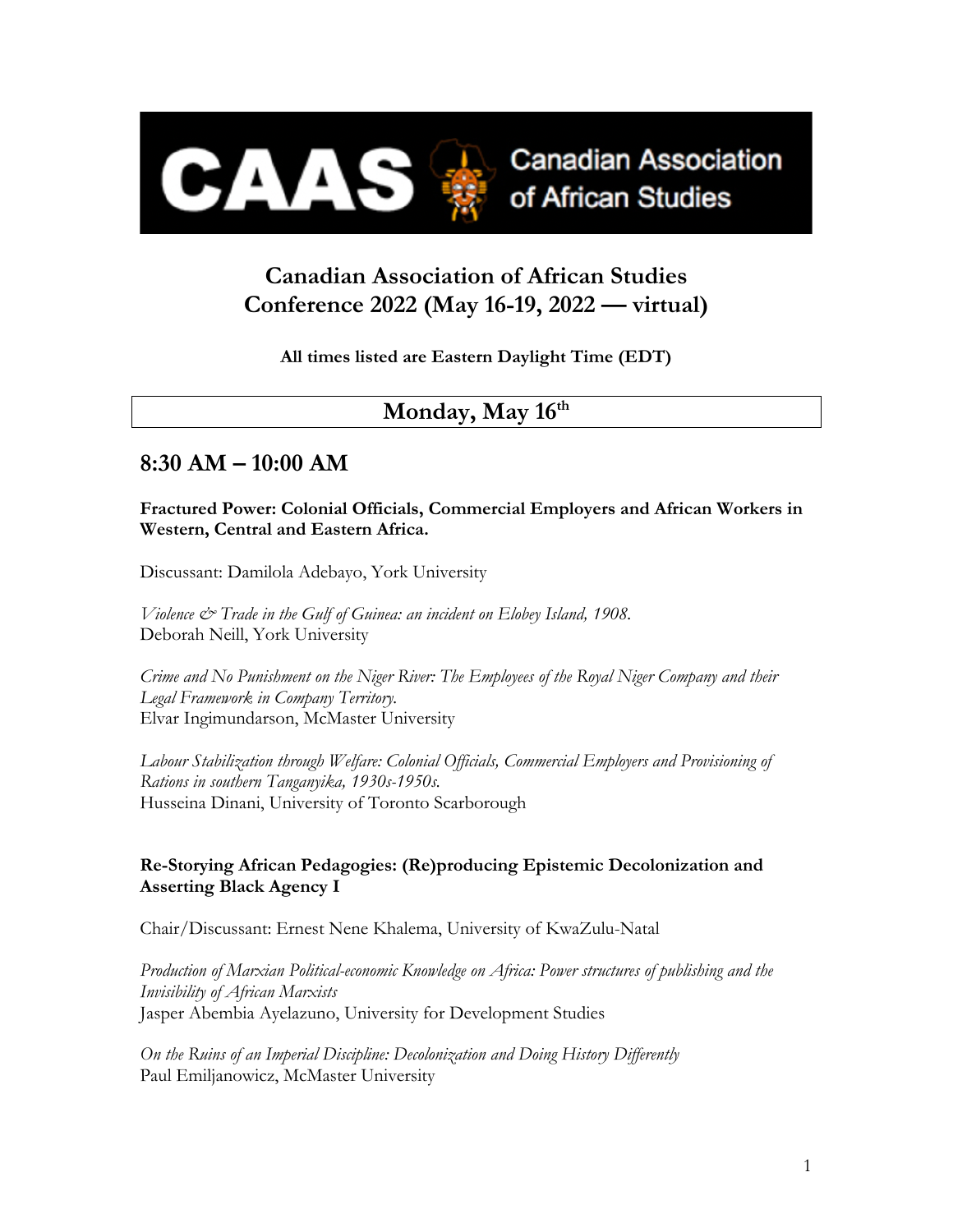*Academic Freedom and Africa: For who, by what means, and at what cost?* Olajumoke Ayandele, New York University & Temitope Oriola, University of Alberta

### **Rethinking the future of Development in Africa: Accommodating Informal traders and Women in the African Continental Free Trade Area**

Chris Changwe Nshimbi, University of Pretoria Inocent Moyo, University of Zululand Leon Mwamba Tshimpaka, University of Pretoria Samuel Ojo Oloruntoba, Carleton University

#### **Uganda in focus: The aspirations of a nation under authoritarian rule**

*Youth Movement, Protests, and Uganda's Personalised Politics: Explaining the Rise of Bobi Wine* Gerald Bareebe, York University

*Resource nationalism and political settlements: Uganda and Tanzania in comparative perspective* Shingirai Taodzera, UC Davis

[No title provided] Karolina Werner, Carleton University

*Domestic authoritarianism and regional aspirations: Uganda in East Africa* Sebastiano Rwengabo, independent consultant

## **10:30 – 12:00 PM**

#### **État des lieux des politiques sociales en Afrique de l'Ouest des indépendances à la période post-Covid**

Marie Fall, Université du Québec à Chicoutimi Sadio Adama, Gorée Institute Ndeye Faty Sarr, Académie de Clermont Almamy Sylla, Université de Bamako

### **Covid-19 and the implementation of the Africa Continental Free Trade Area: Prospects and Challenges**

Samuel Ojo Oloruntoba, Carleton University (CHAIR) Chris Changwe Nshimbi, University of Pretoria (DISCUSSANT)

Inocent Moyo, University of Zululand Leon Mwamba Tshimpaka, University of Pretoria Bose Babatunde, University of Ilorin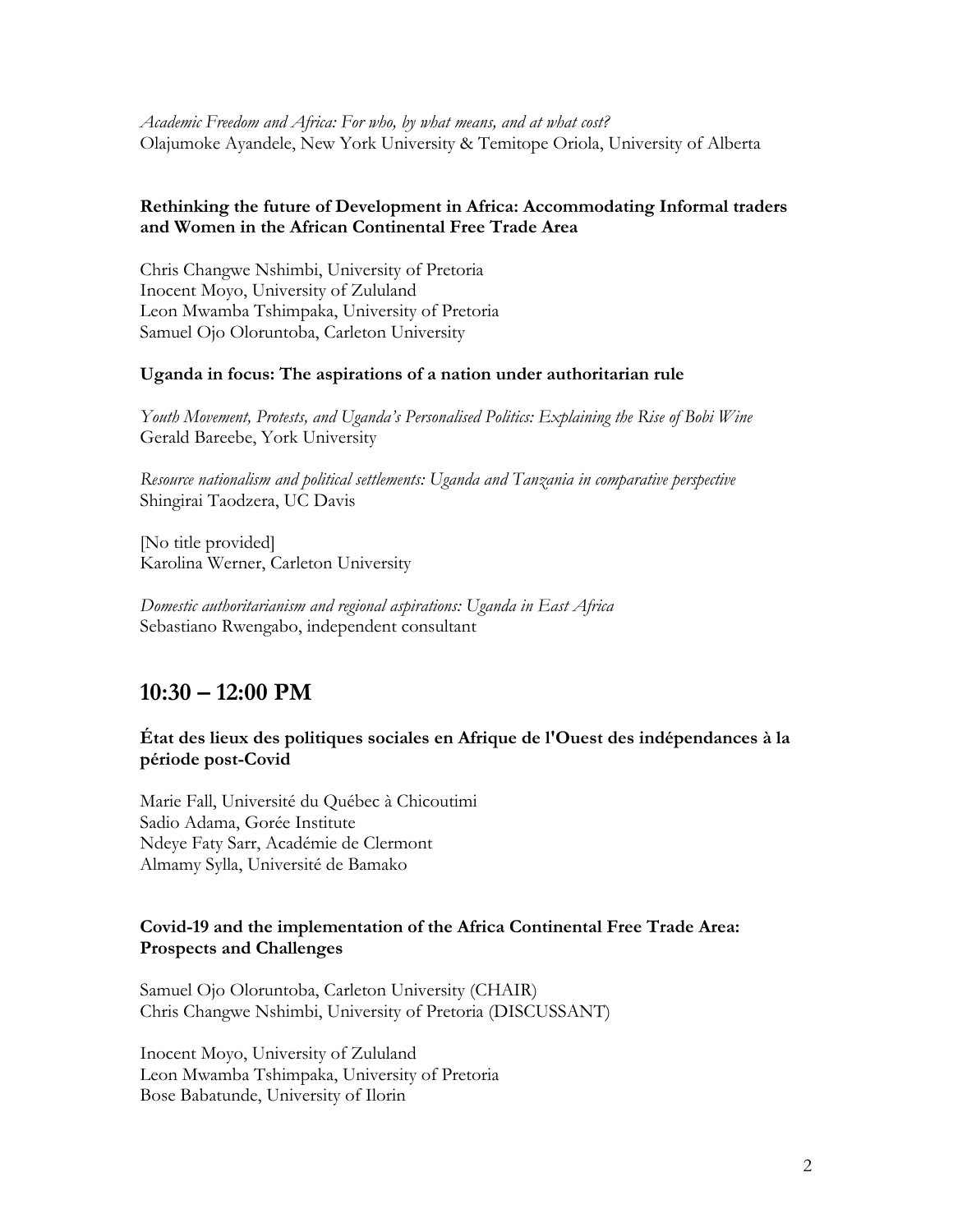John Mary Kanyamurwa, Kyamboro University

## **Re-Storying African Pedagogies: (Re)producing Epistemic Decolonization and Asserting Black Agency II**

*Addresing the Western Gaze In/From the West* Maïka Sondarjee, University of Ottawa

*Pandemics in Africa 1602-1923 and the Complexities Surrounding Indigenous Medicines* Evelyn Kissi, University of Toronto

*Remaking Knowledge about Africa in a South African University Classroom: Appropriating and Living Creatively with the Colonial Library* Sally Matthews, Rhodes University

*Filling the Blanks: The Erasure and Substitution of African Knowledge* Karolina Werner, The University of Western Ontario

### **Administrations publiques et gouvernance**

*Le Management comparé. Une « grille de lecture » pour la compréhension de la diversité d'approches en études africaines, en interculturalité et en pro* Matundu Lelo, UQAM

*La gouvernance democratique : Promouvoir l'équité et la diversité pour reconstruire les sociétés africaines Cas du Congo-Brazzaville* Crépin Gyscard Gandoou, Université Marien Ngouabi

*Democratie et globalisation: entre réforme institutionnelle et enjeux de sécurité humaine.* Don Bosco Mbawmbaw Iyensay, Université Autonome du Mexique

*Demain, quelle(s)invention(s) du patriotisme africain ?* Martin Raymond Willy Mbog Ibock, Université de Douala

## **12:30 PM – 1:30 PM**

# **"Crises and Tensions in the Post-Colony: Interrogating African Gregarious Model through the Lens of EDID" – « Crises et crispations de la post-colonie : le grégarisme africain en question »**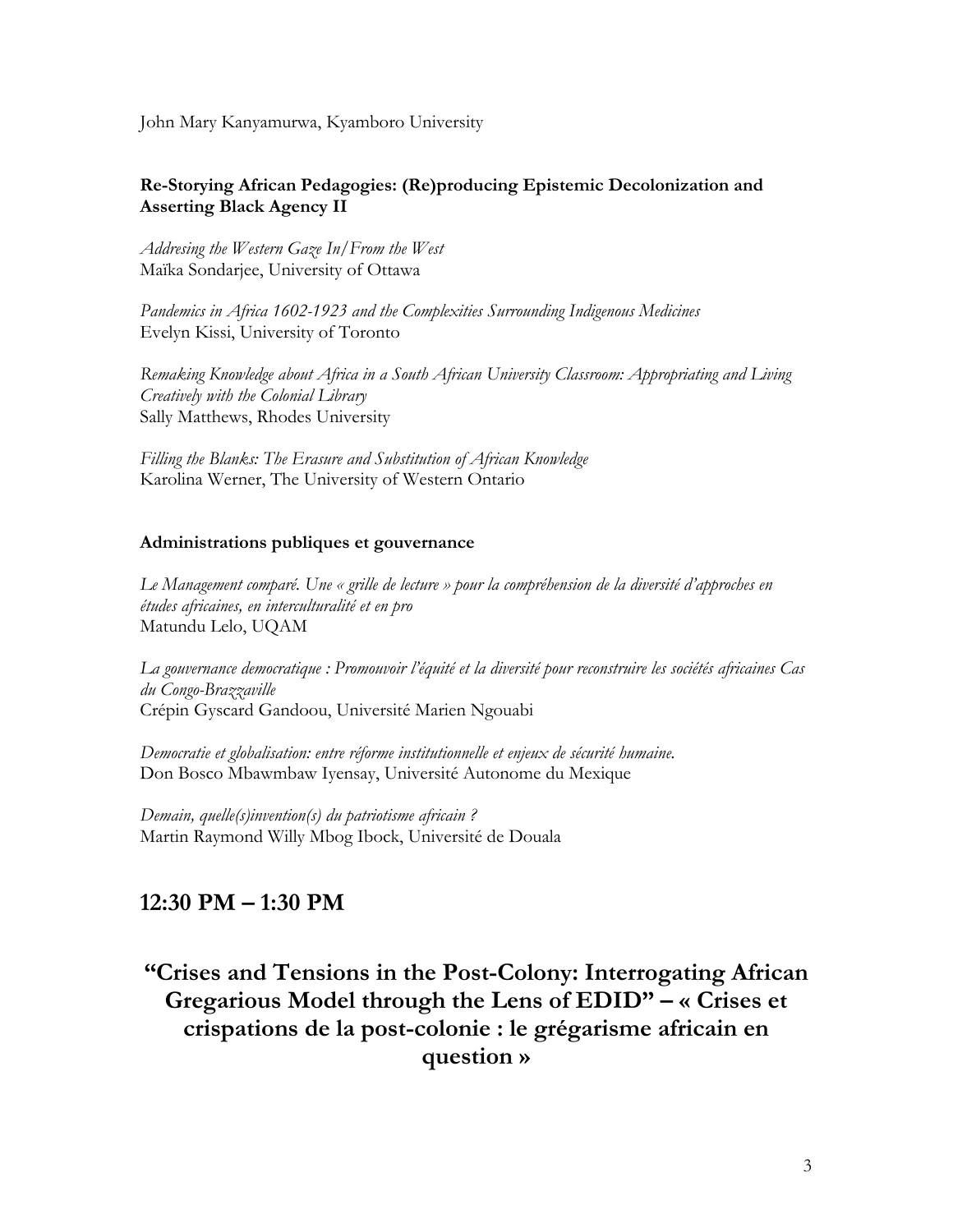**Opening Keynote by / Conférence plénière d'ouverture par Prof. Awalou Ouédraogo, Chair / Directeur**, Department of Equity Studies, Faculty of Liberal Arts and Professional Studies, York University, Canada

# **2:00 PM – 3:30 PM**

## **The contested politics of identity I**

*Tensions between Enduring Culture and Changing Politics: A Cross-Border Case of Chopi's Timbila between Mozambique and South Africa* Akiyo Aminaka, Institute of Developing Economies - Japan External Organization

*Unstable Identities: narrating the francophone post-independence subject with migration* Moussa Seck, Northwestern University

*Go back to your father's shrine: the crises of law, religion and culture in Africa* Akinola Ibidapo-Obe, University of Lagos

## **Borders, migration, citizenship, and belonging I**

*"They get me and I get them": Network construction and challenges of family class immigrants in Toronto, Canada.* Emmanuel Kyeremeh, University of Toronto Godwin Arku, University of Western Ontario Kutor Senanu, University of Western Ontario

*The economic and social experiences of female migrants in Southern Africa: a study of African women migrants in Cape Town, South Africa* Dorcas Okyere, Queen's University

*Trajectories of Immigrant Entrepreneurs in Canada: Evidence from the field* Kenneth Kalu, Ryerson University

## **Responses to (in)security I**

*Violence and Divergent Regime Trajectories in Post-Conflict Uganda and Rwanda* Gerald Bareebe, York University

*Present Realities and Future Prospects of Indigenous Conflict Resolution Mechanisms in Amhara Region, Ethiopia: Some Reflections* Dessalegn Bizuneh Ayele, University of Gondar

*Institutional Counterinsurgency Frameworks in Africa's Lake Chad Basin: The case of the Multinational Joint Task Force Against Boko Haram*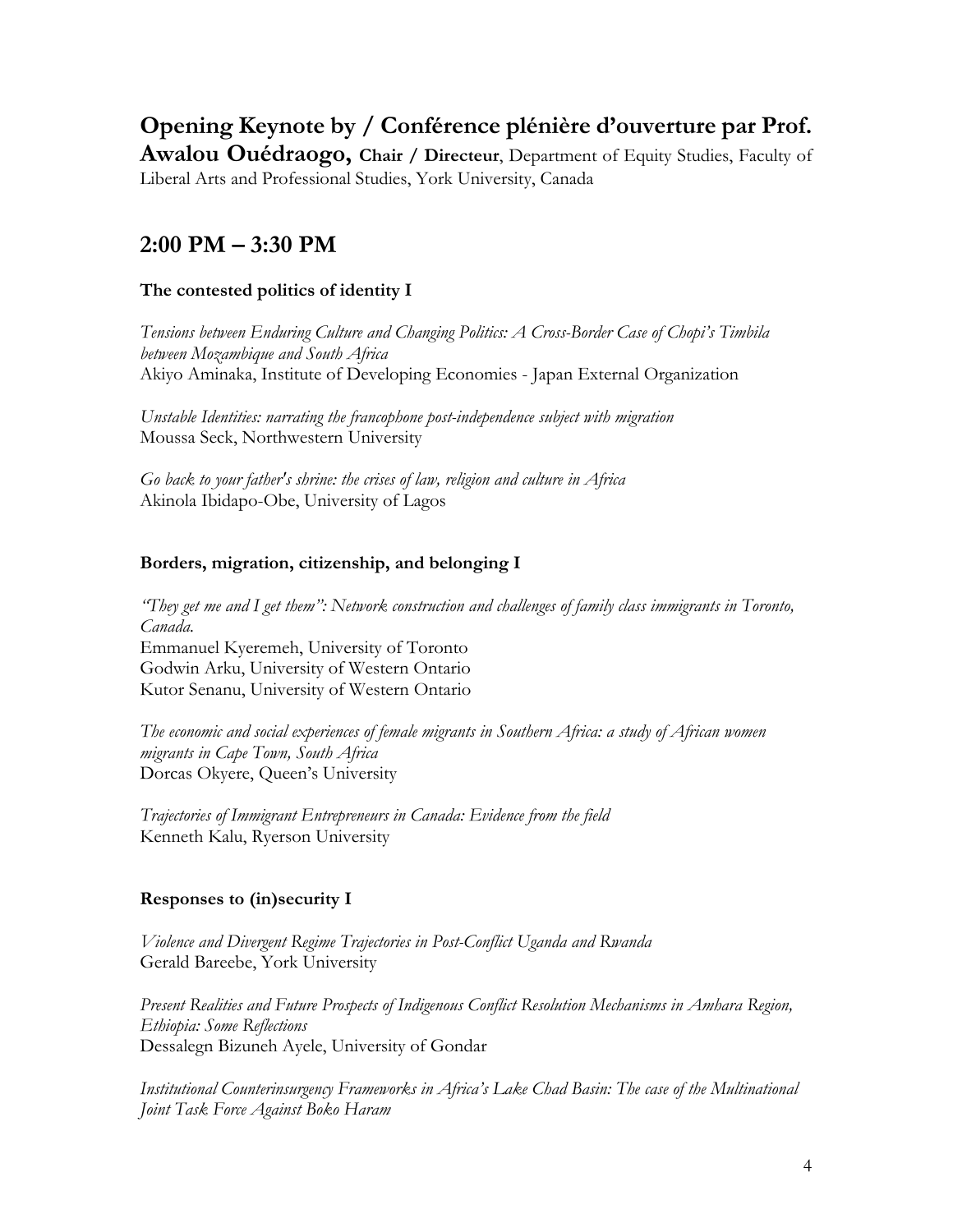Gershon Adela, University of Calgary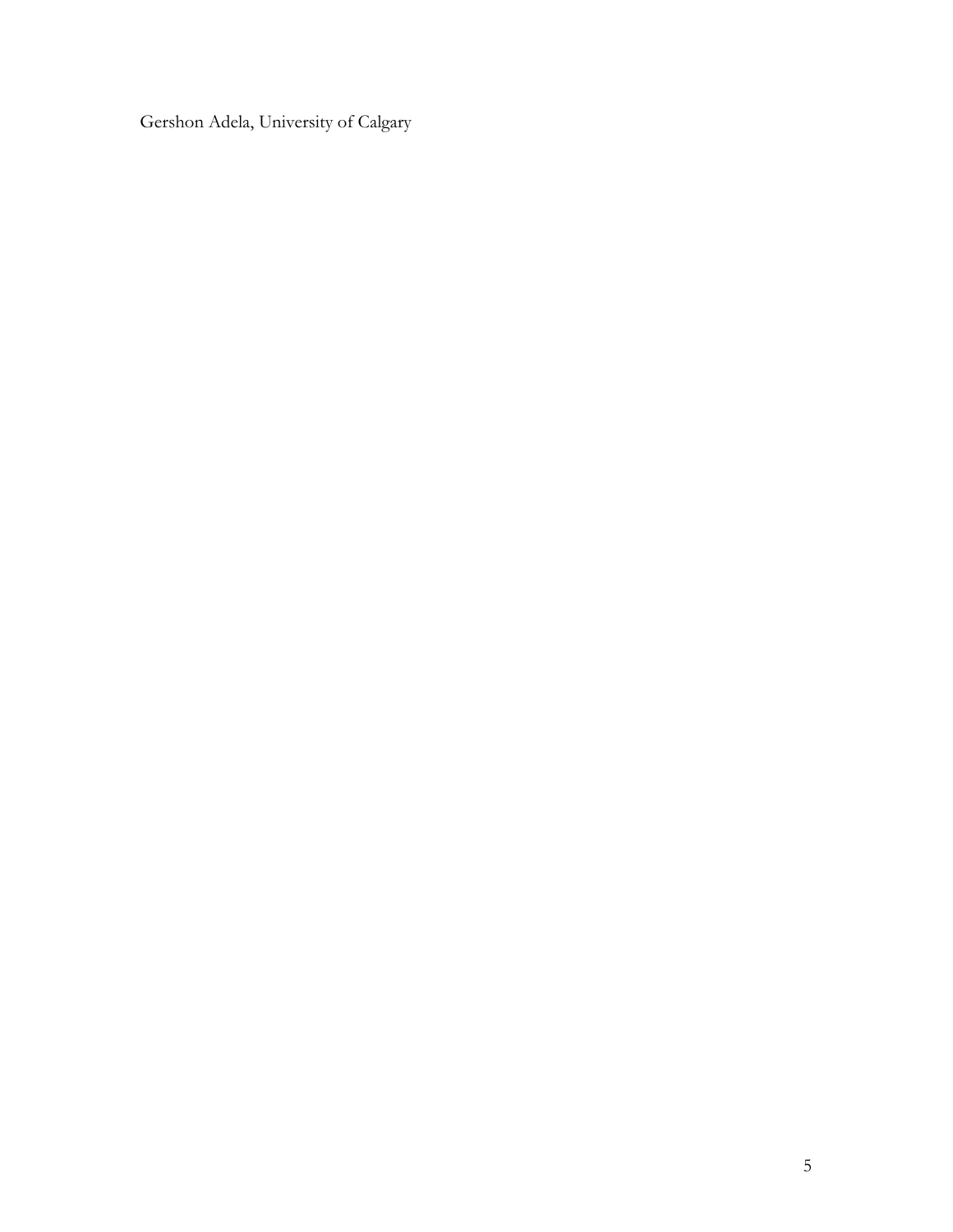## **Tuesday, May 17th**

## **8:30 AM – 10:00 AM**

#### **Re-Storying African Pedagogies: (Re)producing Epistemic Decolonization and Asserting Black Agency III**

Chair: Nathan Andrews, McMaster University Discussant: Nadège Compaoré, University of Toronto

*Unpacking Whiteness and the Teaching of African Studies Abroad* Nathan Andrews, McMaster University

*African Scholarship on China: Towards decolonizing 'China in Africa' Research?* Isaac Odoom, University of Alberta

*Student Agency and Reconceptualizing Pedagogical Environments: The Case of the University of Ghana* Kwabena Opoku-Agyemang, University of Ghana

*Dem European teachings in my African school': Unpacking the Eurocentric hegemony of knowledge in and about Africa in South African higher education* Savo Heleta, Durban University of Technology Sakhile Phiri, Nelson Mandela University

#### **Gender and the politics of (in)equality**

Chair: Catherine Odari, Spelman College

*Igbo Women: Equity, inclusion and colonial resistance in South-Eastern Nigeria, 1891-1960.* Reginald Keke, Admiralty University of Nigeria, Ibusa/Ogwashi-Uku

*Gender equity or inequality? The role of African proverbs in understanding gendered power relation* James Azure Ababila, University of Education, Winneba Mohammed Yakub, University of Education, Winneba

*'Leaving no one behind': roadmap for action – the perspectives of vulnerable women on SDGs priorities for the decade of action* Eunice Annan-Aggrey, University of Western Ontario Godwin Arku, University of Western Ontario

*A Non-event: The Curious Case of Ratifying the African Women's Rights Framework in Ethiopia* Karmen Tornius, DIIS/RUC

*Women in Diplomacy: Policy Achievements and Political Obstacles of African Women Diplomatic Forum on Inclusive Gendered Finance in Africa*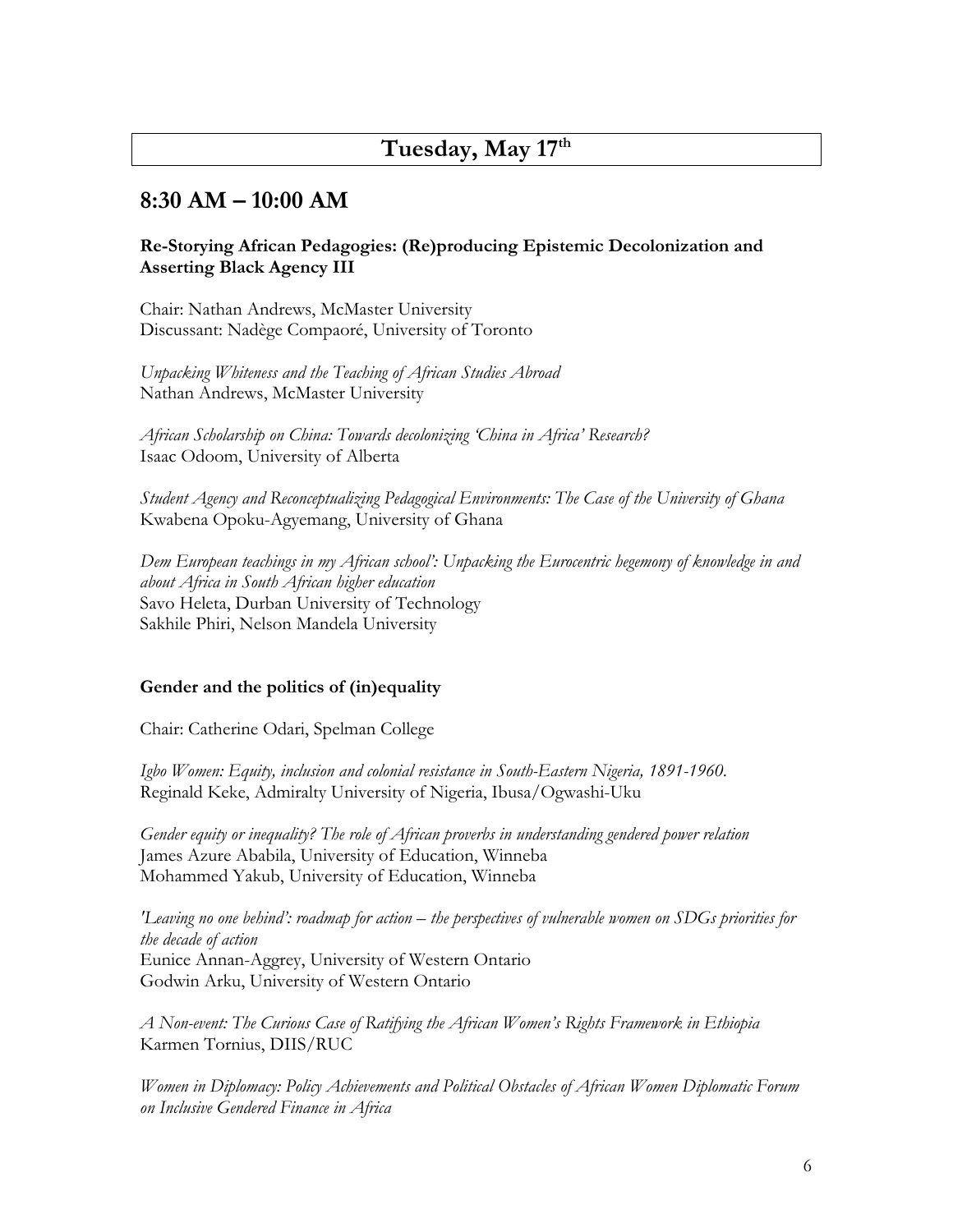Tinuade Adekunbi Ojo, University of Johannesburg

### **Fluidity in gender & sexuality**

*Sexual-gendered b/orders in religious spaces - Lesbian migrant women's experiences in South Africa* Verena Hucke, University of Kassel

*Women, care and economy: the Cape Verdean practices of "djunta mon" (joining hands) as decolonizing tools*

Chirley Mendes, Federal University of Goiás - Brazil / Women and Economy Institute – imuê

*Friend Like Kin: How Queer Ideas of Kinship in Zimbabwe Can Transform the Indigenous Archive* Chido Muchemwa, University of Toronto

*Maríyarapáxjis: language, gender and homosexuality in Mozambique* Francisco Miguel, State University of Campinas

## **10:30 – 12:00 PM**

#### **Leadership and education**

*Developing Work Readiness and Leader Character through Education* Nicole Haggerty, University of Western Ontario Jack Haggerty, Grangeover Organization

*Re-reading Matthew 20:20-28 in the context of Nigerian church leadership* Daniel Unachukwu, University of Nigeria Nsukka

*Ethiopia's ethnic-based federalism and the dilemma facing college graduates to search for employment opportunities outside of their respective regions* Adamasu Tucho, Lincoln University of PA

*Federalism and Higher Education in Nigeria* John Ejobowah, Wilfrid Laurier University

#### **State-making**

Chair: Felix Kumah-Abiwu, Kent State University

*Political Exclusion in African Societies: A Search for Political Equity, Diversity and Inclusion* Felix Kumah-Abiwu, Kent State University

*Settler Colonialism and the making of the Liberian state: Issues of Coloniality, Indigeneity and Race*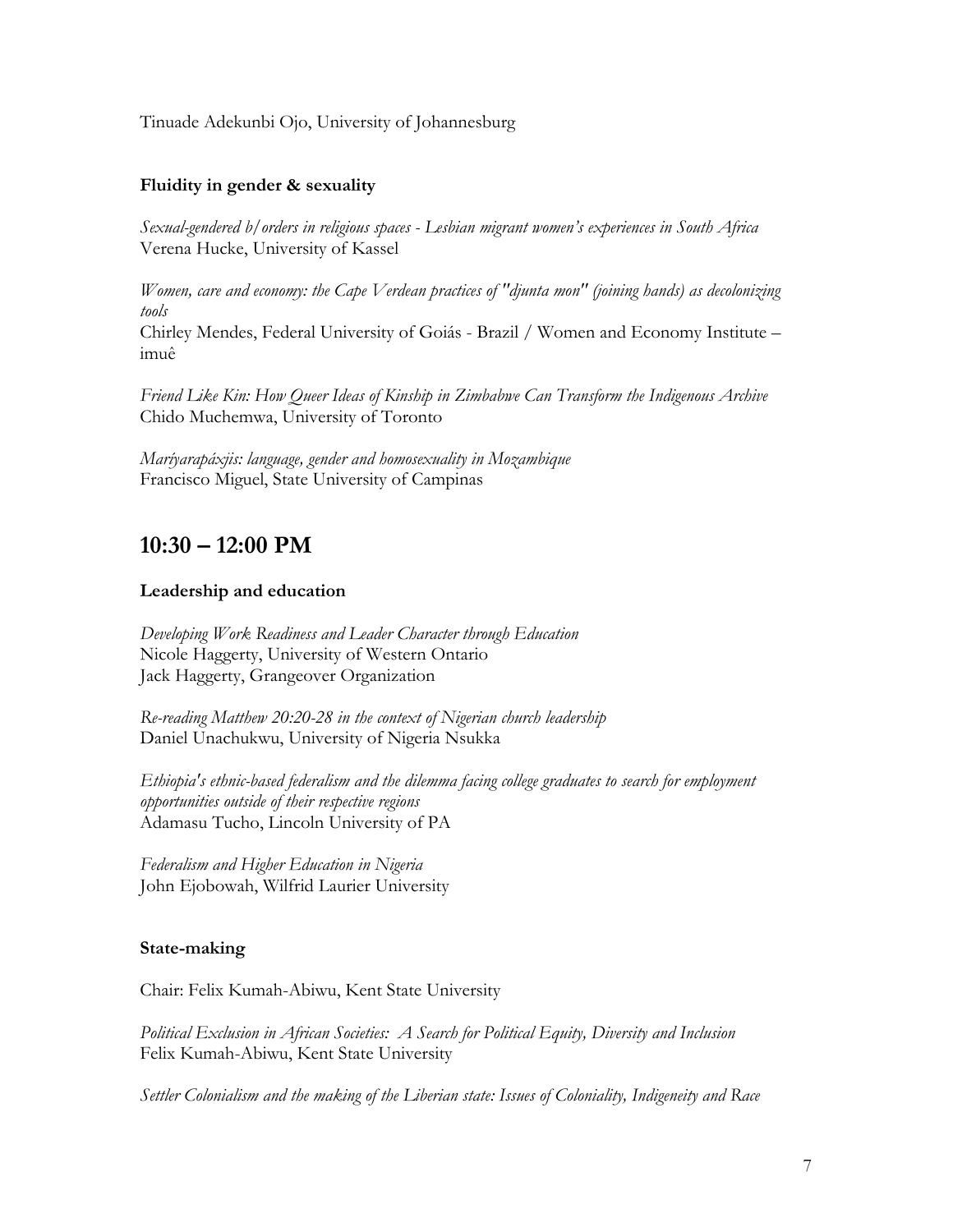Florence Wullo Anfaara, The University of Western Ontario Karolina Werner, The University of Western Ontario

*Principle of Separation of Powers in the old Oyo empire as template for the contemporary political structure in Nigeria* Olusegun Oke, University of Ibadan

*Youth Movement, Protests, and Uganda's Personalised Politics: Explaining the Rise of Bobi Wine* Gerald Bareebe, York University

## **The contested politics of identity II**

*A post-colonial critique of language policy and the politics of resource exploitation: The case of Cameroon's struggle in a global context* Achille Fossi, York University & University of Yaounde Eric Keunne, York University Munjeera Jefford, York University

*Constructing 'Igboness' in 20th Century Nigeria: A Study of Nri History.* Chioma Abuba, Dalhousie University

*Aspect of Ethnic Interaction and Integration in Gondar, Northwest Ethiopia: the case of the Qemant and Amhara (c. 14th-20th century)* Dessalegn Bizuneh Ayele, University of Gondar

## **Digital Technologies in African Studies: Moving a step forward learning from the past**

*Freedom Narratives: African life events as the heart of a Digital Humanities Project* Erika Melek-Delgado, King's College London & Walk With Web Inc.

*Liberated Africans of the Slave Trade: New Estimates in a Indentured Labor Movement from Africa* Henry Lovejoy, University of Colorado Boulder & Walk With Web Inc.

*Digital Technologies in African Studies: Moving a step forward learning from the past* Kartikay Chadha, McGill University & Walk With Web Inc.

*Bunce Island: Through the Mirror and into the Classroom* Katrina Keefer, Trent University & Walk With Web Inc.

*Mahommah Gardo Baquaqua: A Muslim in the Black Atlantic* Paul Lovejoy, York University & Walk With Web Inc.

## **12:30 PM – 1:30 PM**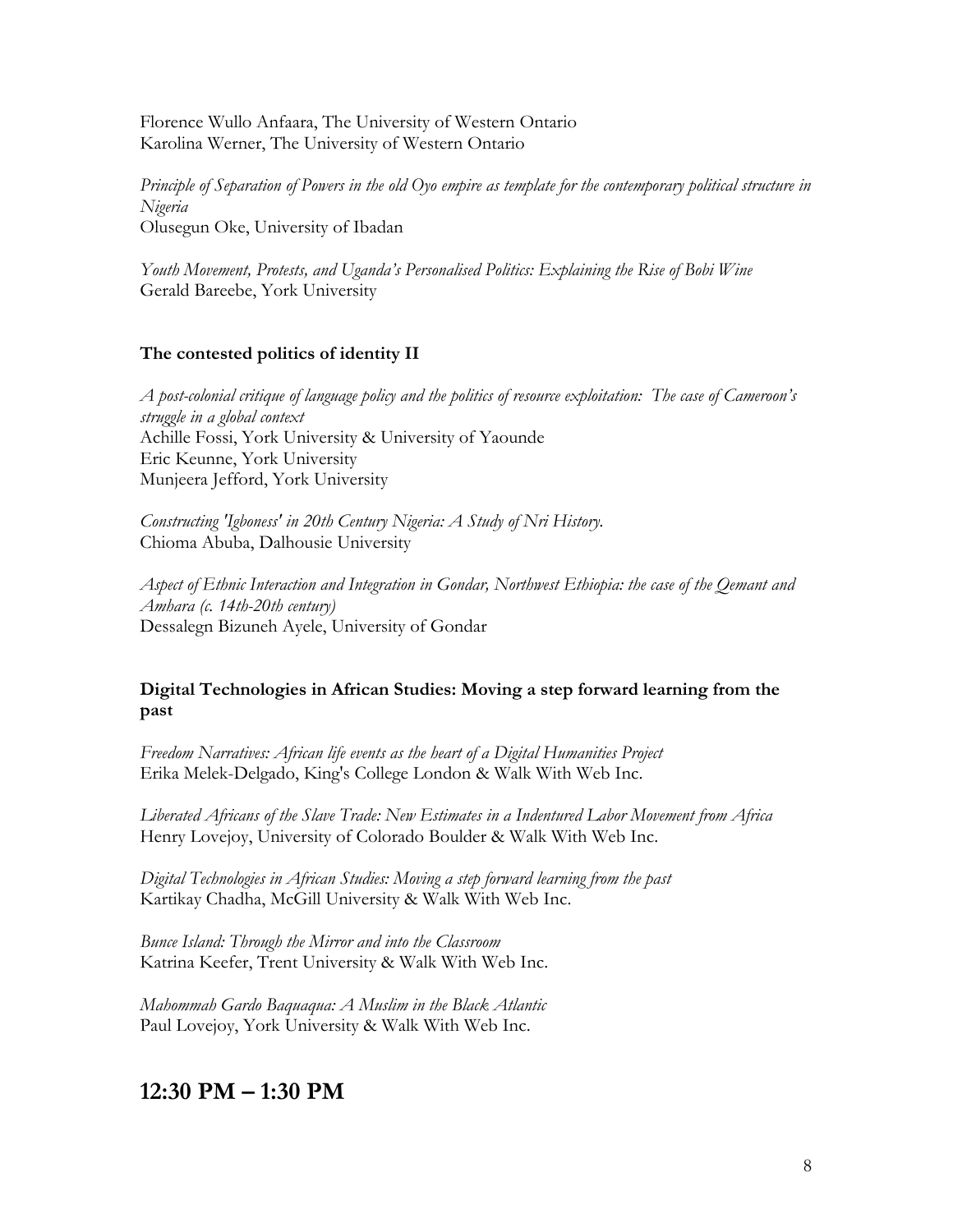### **Les inégalités du contexte scolaire et du décrochage interne dans le cycle primaire : Analyse comparative entre le Bénin, le Niger, Haïti et le Gabon**

Aïcha Goza, École normale supérieure/Université de Niamey Judicael Alladatin, Université Mohammed VI Polytechnique Roller Saint-Pierre, Institut haïtien de formation en sciences de l'éducation

### **Museum Futures in Africa: Decolonial Dialogues**

Sarah Van Beurden, Ohio State University Sylvia Njobati, Sysy House of Fame Vera-Simon Schulz, Kunsthistorisches Institut in Florenz & Max-Planck-Institut William Gblerkpor, University of Ghana

#### **Conflit et sécurité en contexte de mondialisation**

*Panser les conflits socio-politiques en Afrique subsaharienne à l'aune de l'africanité: une socioanalyse du processus décisionnel en Afrique centrale* Noël Bienvenu Mandeng, Université de Douala

*La menace terroriste en zone CEMAC : acteurs, contextes et ciblage* Eric Moreno Begoude Agoume

*Implications de l'adoption du Protocole de Malabo sur la lutte contre l'impunité des crimes internationaux en Afrique* Salvator Havyarimana, Université d'Ottawa

*Quelques réflexions sur l'approche africaine de justice applicable aux enfants-soldats auteurs des crimes internationaux* Bahati Mujinya, Université d'Ottawa

## **2:00 – 4:00 PM**

## **CAAS Annual General Meeting**

## **2:00 PM – 3:30 PM**

#### **Connecting the personal and political in health I**

*Living with lymphatic filariasis: the multiple roots of stigma* Alexander Kwarteng, Kwame Nkrumah Universithy of Science and Technology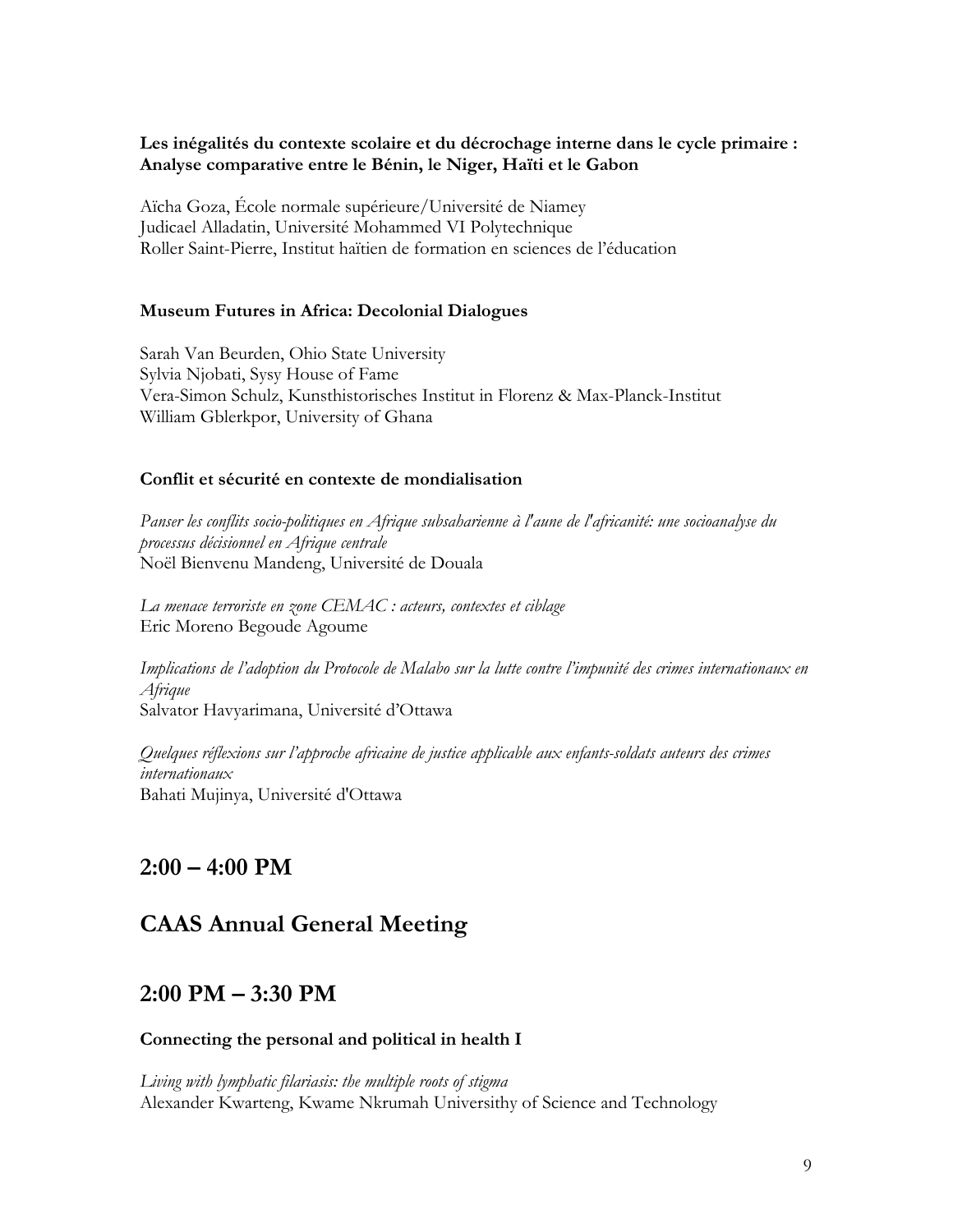Kristi Kenyon, University of Winnipeg Jonathan Roberts, Mount Saint Vincent University

*Africanus Medicus - James Beale Horton and Medical Research in Africa* Oluwatoyin Oduntan, Towson University Jonathan Roberts, Mount Saint Vincent University

*Pandermic : Physician shortage in Québec a major social problem* Betty Baba, University of Calgary

*Voices from Below on Equity and Inclusiveness in Community Development: Marginalized Women, Youth and Persons with Disability in Two Nigerian States* Bernard Nwosu, Institute for Development Studies, University of Nigeria, Enugu Campus Uzochukwu Amakom, Institute for Development Studies, University of Nigeria, Enugu Campus

## **Anticolonialismes au Cameroun I**

*Marie « Gentil » : de l'ordinaire femme à l'extraordinaire combattante (1940 – 1969).* Hélène Diane Nono, Université de Douala

*Flaubert Nganya, une figure à la fois importante et méconnue de la guerre de libération nationale du Cameroun (1959-1971)* Gildas Igor Noumbou Tetam, Université de Douala

*« Zoom sur un personnage ignoré de l'Histoire de la résistance Kamerunaise face à l'administration coloniale française : Simon Pierre Tamonkwego»* Gilbert Wate Sayem, University of Dschang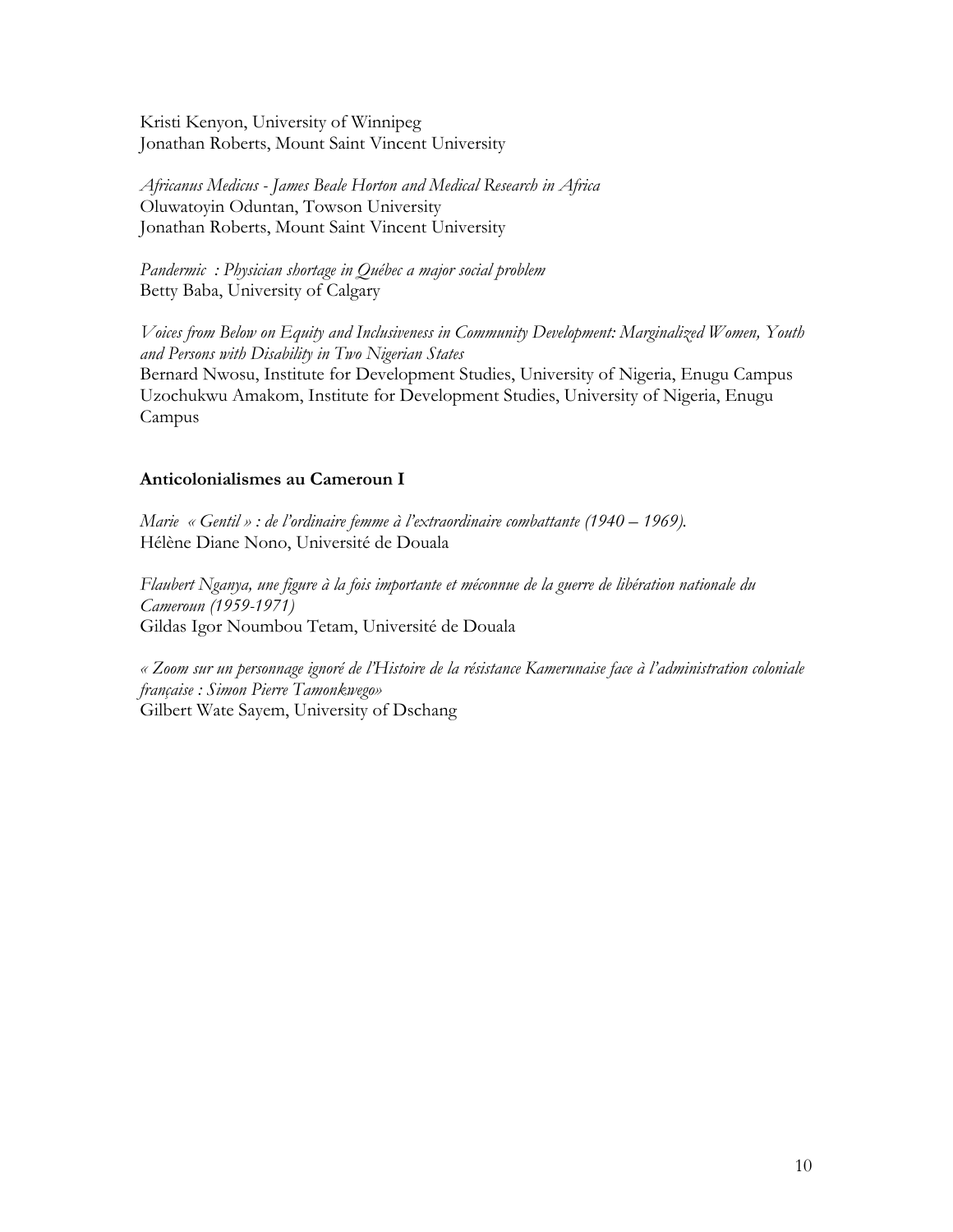## **Wednesday, May 18th**

## **8:30 AM – 10:00 AM**

#### **Culture and connection in a context of globalization**

*A study of the Konkomba funeral rites and marriages in Ghana: Indigenous cultures at a crossroads due to exposure to numerous global cultures.* Kwabena Darko Akuamoah, Ho Technical University

*Transnational dating experiences, motivations, and the role of telecommunication technology in sustaining 'connected presence'.* Kutor Senanu, University of Western Ontario

*MORPHO-PHONOLOGICAL ANALYSIS OF SOME AKAN PERSONAL-FAMILY NAMES* John Odoom, University of Education, Winneba

*Distorted Digital Mediated Communication: An Analysis of the Effect of Smartphone on Family Communication in Nigeria* Peter Egielewa, Edo State University

#### **Urban politics in historical perspective**

*Bus Rapid Transit (BRT): A Popular Urban Transportation Intervention for Foreign Donors in African Cities* Oforiwaa Pee Agyei-Boakye, University of Minnesota

*"The Lagos for Lagos movement" in historical perspectives: the old debates, the new dimensions, and the contemporary realities* Faruq Boge, Lagos State University Habeeb Sanni, Lagos State University

*Timbuktu: A forgotten Islamic Legendary City* Soufiana Salim Dramé, IIUM

*Evaluation of Urban Land Production in Ethiopia: the policy-praxis nexus in Hawassa, Sidama* Cherinet Filate Danssamo, UN Habitat Eshetayehu Kinfu Tesfaye, Hawassa University

#### **Responses to (in)security II**

*Decolonising the African security sector: Does Africa require more of defence or more of security?* Felix Oyosoro, Veritas University, Abuja, Nigeria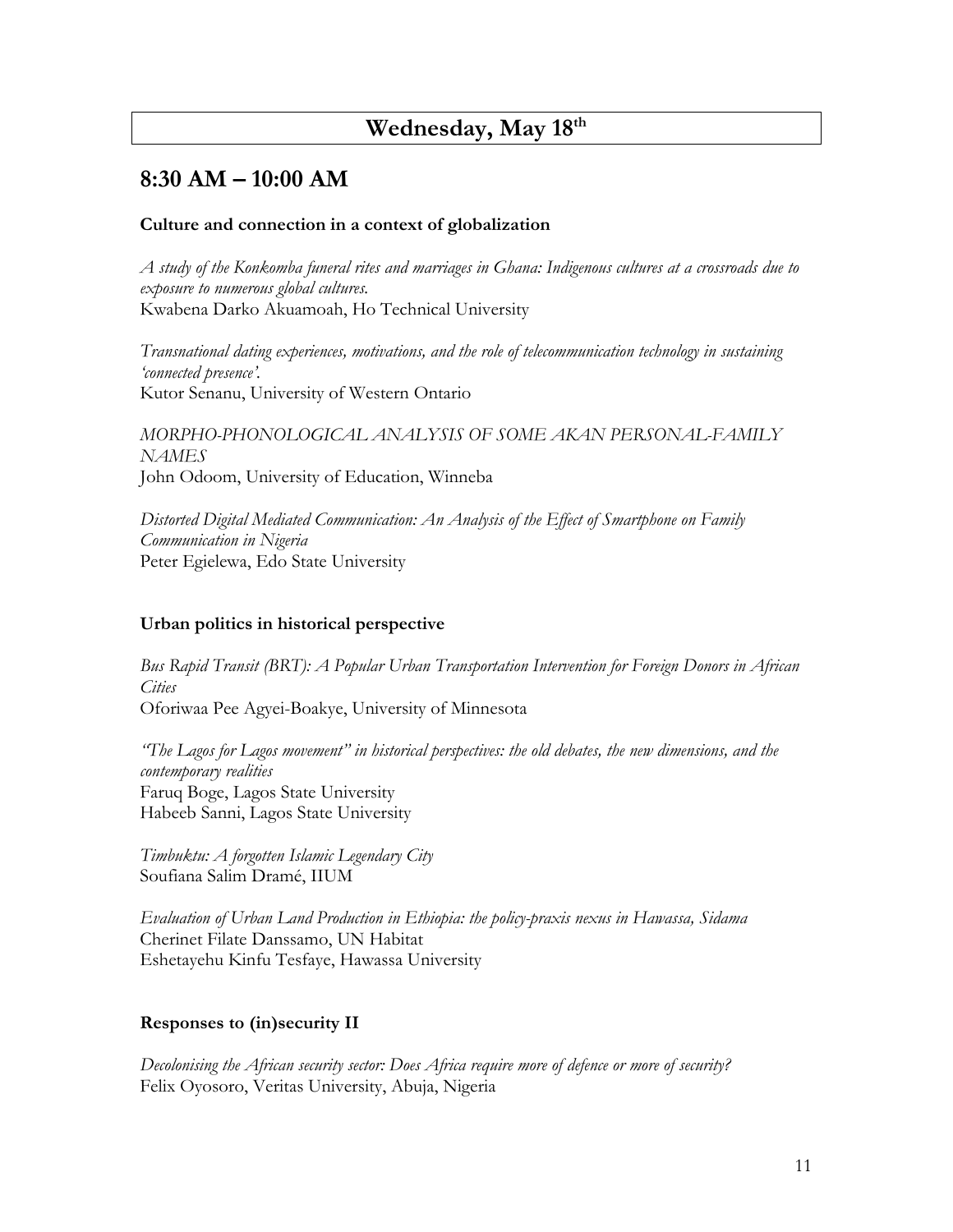*An Assessment of the Implications of Armed Banditry and Kidnapping on National Security: Case Study Of Jibia Local Government Area, Katsina State, Nigeria* Ibrahim Kankara, Bayero University Kano

*"Arms Are Synonymous With Men, Not Women": Hegemonic Masculinity and Gender Inclusivity in Nigeria's Peacebuilding Program* Obasesam Okoi, University of St Thomas

## **Theory and practice of EDI in African contexts I**

*Diversity and Inclusion in Ethnicized Ethiopia: 'Abused' and 'Misused'* Adera Adera, University of Gondar

*Do We Need to De-Colonise Renewable Energy? The Case Study Of LTWP, Kenya.* Hilah Segal-Klein, The University of Haifa Nurit Hashimshony-Yaffe, The Academic College of Tel Aviv Yaffo

*Decolonizing urban theory in Africa* Elmond Bandauko, University of Western Ontario

*Promoting Diversity, Equity, and Inclusion through Institutional Transformation: Lessons from a Global North-South Collaborative Project in Uganda* Damaris Choti, Michigan State University (MSU) Nelson Turyahabwe, Makerere University Raymond Musiima, Michigan Fellows Agribusiness Initiative (MFAI) Uganda

## **10:30 – 12:00 PM**

### **The politics and sociology of literary forms**

*Migration, Inclusion, Diversity, and the Spoken Word Cultural Revolution* Nduka Otiono, Carleton University

*African and Black: Examining Jackie Aina and Chimamanda Ngozi Adichie as Intersectional Feminist Icons.* Oluwakemi Obando, Carleton University

*A Literary Study of Chieftaincy Titles in R. E. Obeng's Eighteenpence* Gladys Agyeiwaa Denkyi-Manieson, Central University, Accra

*Negotiating National Cohesion and the Rhetoric of Herdsmen Attack in Ahmed Yerima's Hendu* Bartholomew Akpah, William V. S Tubman University, Harper, Liberia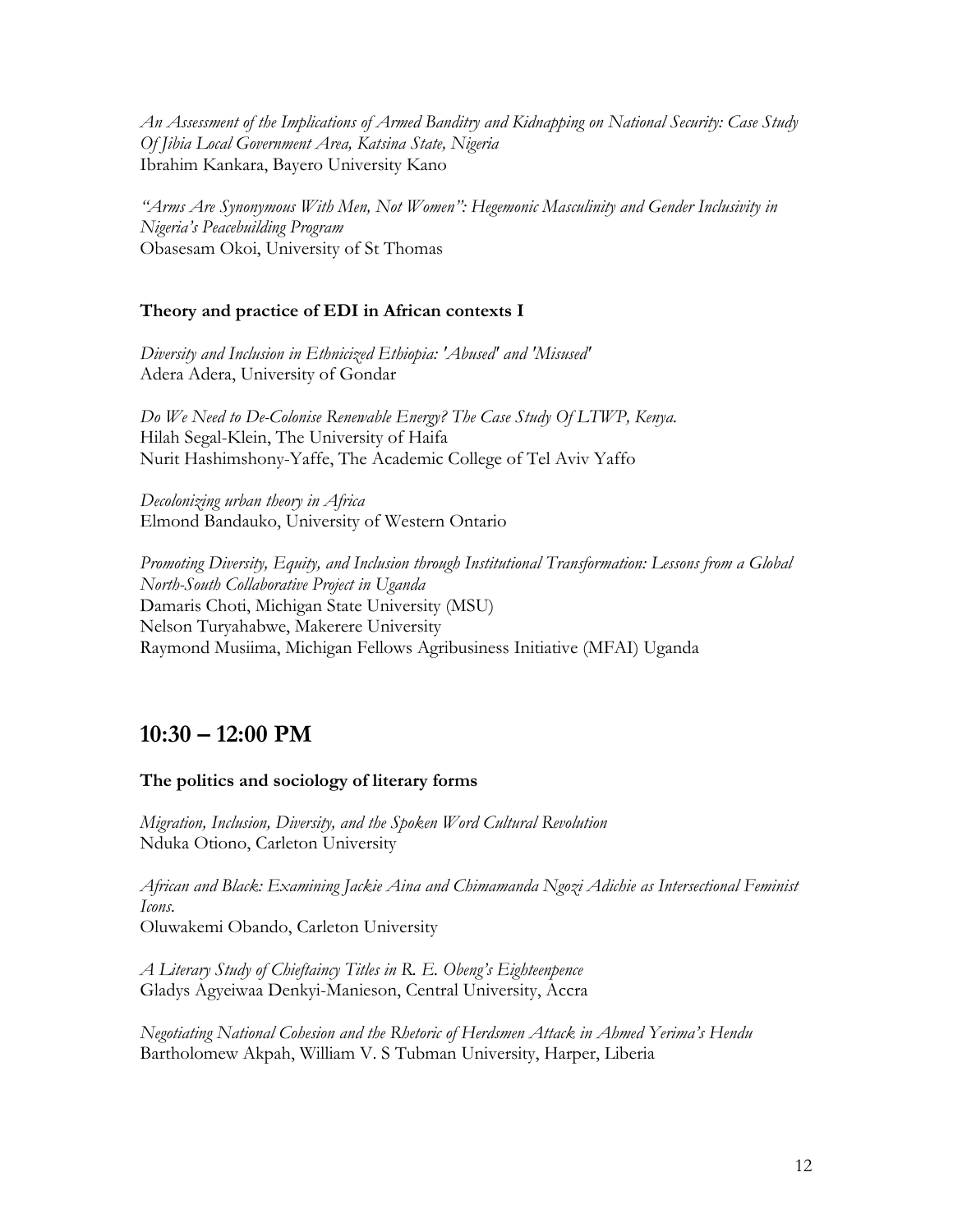#### **Borders, migration, citizenship, and belonging II**

*Cross-border citizenship: Political Transnationalism of Canada-based Francophone and Anglophone African migrants in a comparative perspective* Leon Mwamba Tshimpaka, University of Pretoria

*Migrant descendants living in multiple borders: the dilemma of belonging* Ines Raimundo, Eduardo Mondlane University

*Quasilegality, migration, and borderwork in Niger* Philippe M. Frowd, University of Ottawa

*Golden Migrants: The Rise and Impact of Illegal Chinese Small-Scale Mining in Ghana* Osman Antwi-Boateng, United Arab Emirates University

### **Decolonization: practice, methods, and the academy**

*Digitize, Disaggregate and Decolonize: A call for research-based, data-driven policies to decolonize Canada's academe* Uwanyiligira Immaculee, York University

*Blackness as a social movement in Canadian academia* Karine Coen-Sanchez, University of Ottawa

*Creating Sub-Spaces in Colonial Matrices* Rebecca Seward-Langdon, University of Toronto

### **Theory and practice of EDI in African contexts II**

*"The Principle of Non-Excludable Access to the Good: An African Perspective on Diversity, Equity, and Inclusion"* Anayochukwu Iheagwara, Canadian Red Cross

*Civil Society and use of Equity, Diversity, Inclusion and Decolonization – EDID during struggles against third thermism in Guinea: the National Front* Thierno Souleymane Barry, University GLC of Sonfonia-Conakry (Faculty of Law and Political Sciences)

*Activists Voices and Protests: Unmuting the Muted Voices and Agitating for Equity, Diversity, Inclusion, Decolonisation in Nigeria.* Damilare Daniel Olajide, The Redeemed Christian Bible College, Nigeria & Freelance Journalist

## **12:30 PM – 1:30 PM**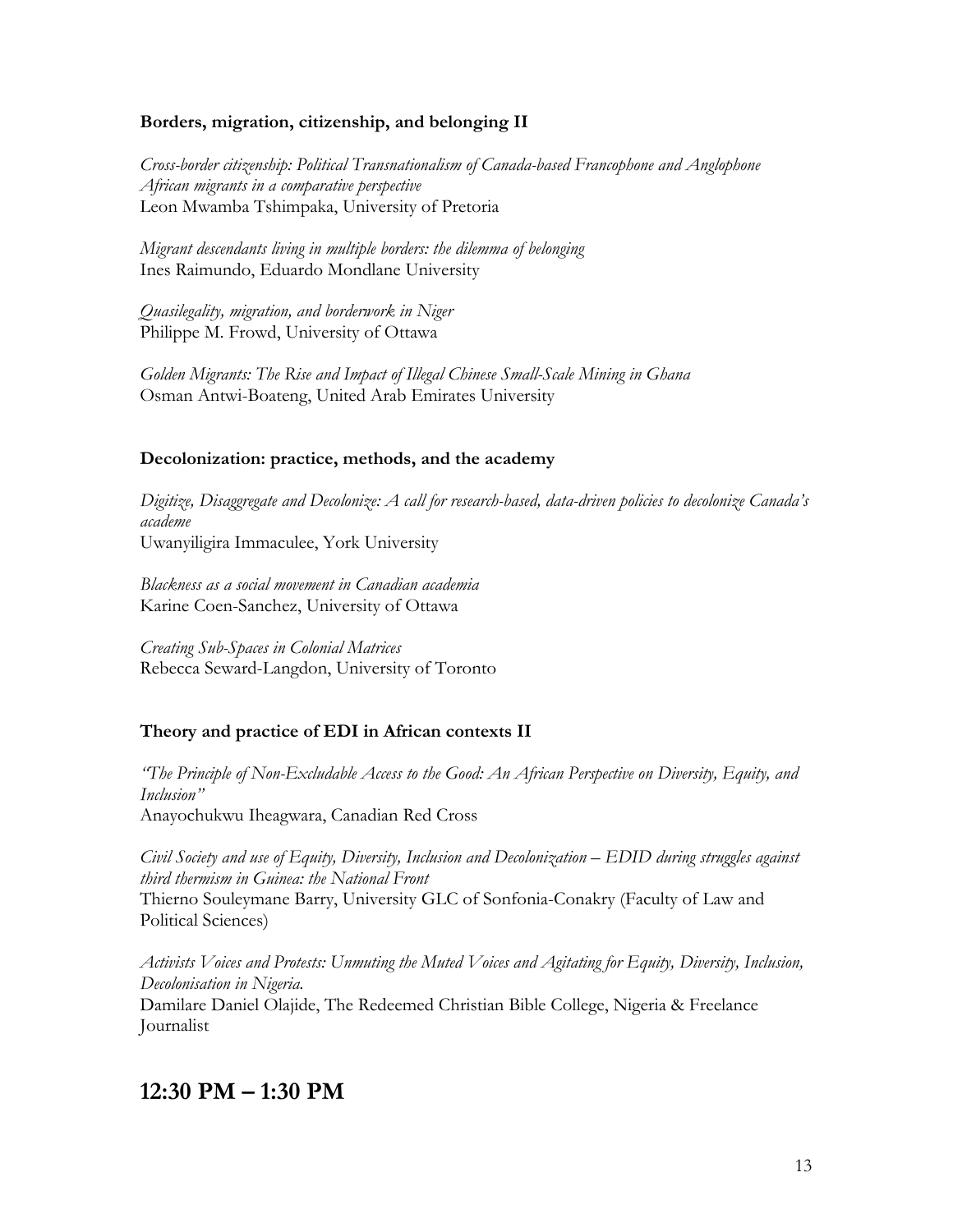### **Politics and Policy of Change in an African Oil City: The Socioeconomic and Environmental Transformation of Sekondi-Takoradi in Ghana**

Ernest Opoku-Boateng, Ontario Ministry of Agriculture, Food and Rural Affairs Michael Ogbe, Norwegian University of Science and Technology Richard Aidoo, Coastal Carolina University

#### **Racial literacy: a pathway to anti-racism?**

Jody Metcalfe, University of Bayreuth Mandipa Ndlovu, Leiden University Nolwazi Ncube, African American Policy Forum Tanishia Williams, The New School for Public Engagement

#### **Responsibilities to Reflect: Discomfort and Dilemma in Social Justice Work**

Felicia Masenu, University of Manitoba Juliane Okot Bitek, Queen's University Kendi Borona, Independent scholar Lara Rosenoff Gauvin, The University of Manitoba Kristi Kenyon, University of Winnipeg

### **Histories of Medicine in Africa/African histories of Medicine**

Oluwatoyin Oduntan, Towson University Jonathan Roberts, Mount Saint Vincent University

# **2:00 PM – 3:30 PM**

#### **Decolonization and the politics of knowledge production**

*A Historiography of Technology in African Oral History: Access, Preservation, and Discontinuities between Africa and the Global North* Katie Carline, Michigan State University

*The sociology of exclusion: A knowledge synthesis of discrimination in accounting research* Akolisa Ufodike, York University

*What is Knowledge and Who Are Its Creators? An Analysis of Peer Reviewed Journal Articles on Youth Peacebuilding* Alina Dixon, Queen's University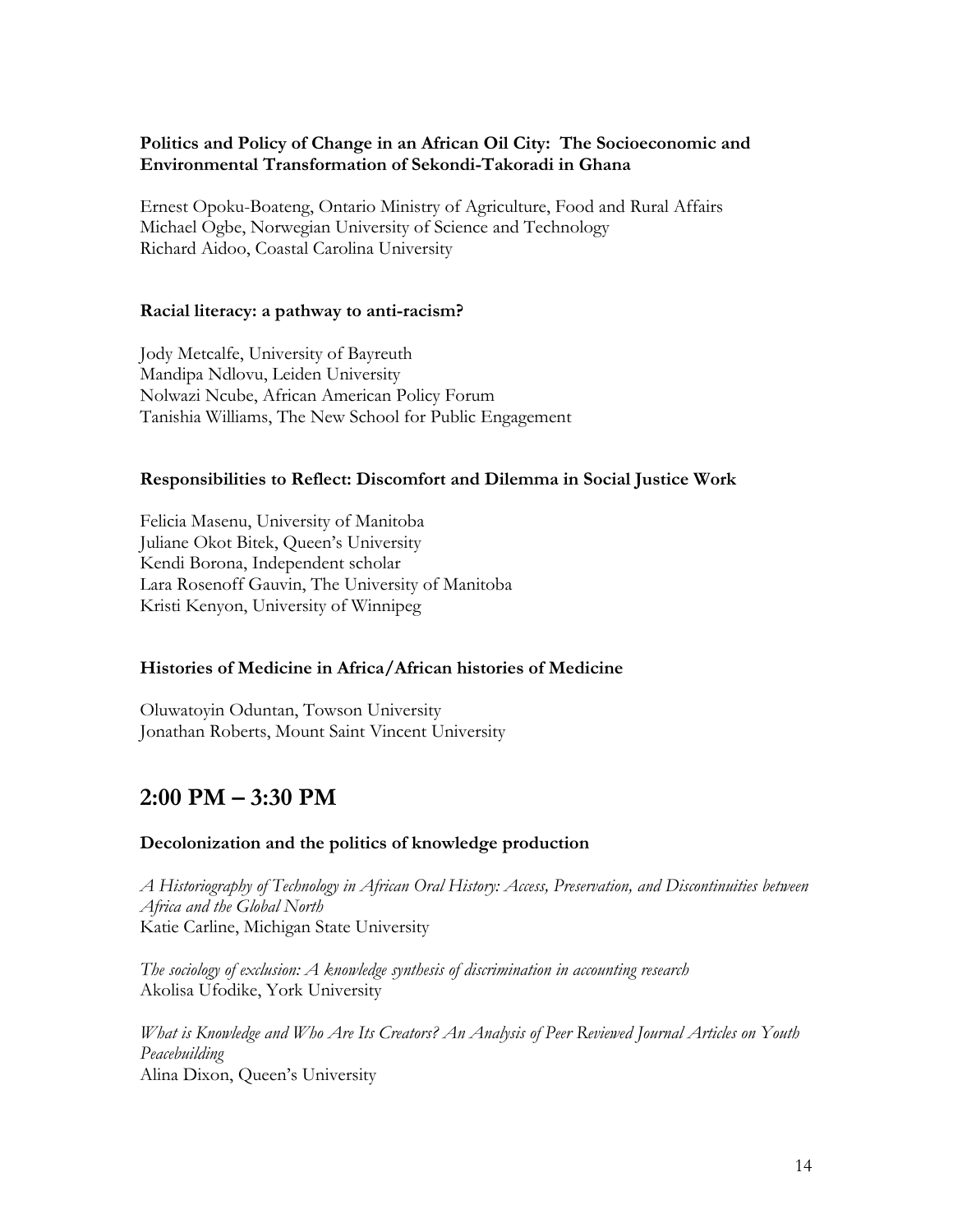#### **Queer Afrofeminist Futures**

Grace Adeniyi-Ogunyankin, Queen's University Tawakalitu Braimah, Queen's University Aminata Mbaye, Queen's University S.N. Nyeck, UCLA Anima Adjepong, University of Cincinnati Rita Nketiah, Human Rights Watch

### **Green politics & sustainability in Africa**

*Green Global Policy Assemblages: The Challenges and Opportunities of Climate Change for Community-Based Natural Resource Management* Andrew Heffernan, University of Ottawa

*Indigenous African Environmental Protection Epistemologies in the Global Extractive Sector: Limited Agency, and an Argument for Incorporation* Stephen Osei-Owusu, Carleton University & University of Cape Coast

*Participatory Exclusions in Biodiversity Conservation in Kenya* Kariuki Kirigia, Concordia University

*(De)colonization, Gender, And Environmental Sustainability in Kenya, 1963-2010* Catherine Odari, Spelman College

*Evaluating local livelihood impacts of a forest carbon offsetting programme in Uganda: Lessons from a tenyear investigation into the TFGB programme* Bernard Barasa, Kyambogo University Mark Purdon, Université du Québec à Montréal (UQAM) Patrick Byakagaba, Makerere University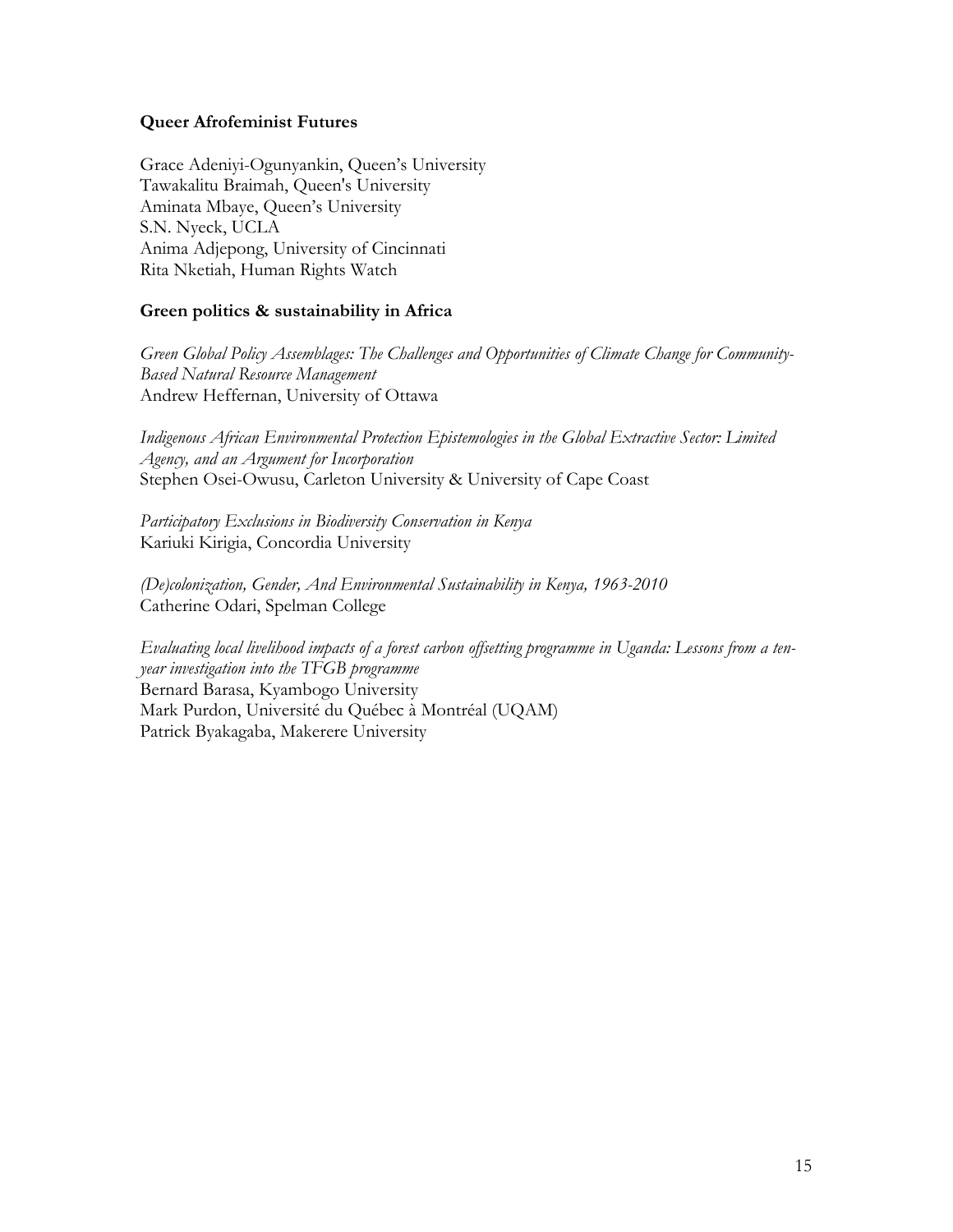## **Thursday, May 19th**

## **8:30 AM – 10:30 AM**

# **"Africa in Power" –** « **AFRIQUE AU POUVOIR** »**- Closing Keynote by / Conférence plénière de clôture par**

**Léonora Miano,** Novelist, playwright, essayist, Founder and director of The Quilombo Publishing in Lomé (Togo) / Romancière, dramaturge, essayiste –Fondatrice et directrice des éditions The Quilombo Publishing à Lomé (Togo).

## **10:30 AM – 12:00 PM**

### **Connecting the personal and political in health II**

*COVID-19 and Social Inclusion in Nigeria: The Case of Conflict Induced Internally Displaced Persons in North-Eastern Borno State of Nigeria* Harrison Idowu, Adekunle Ajasin University

*Covid-19 pandemic and the challenges of online education in Nigeria* Daniel Unachukwu, University of Nigeria Nsukka

## **(Post)colonial critique, decolonial futures?**

*In defense of Fanon's emancipatory ethics of intersubjectivity in postcolonial governance* Stephen Sola Ogunsankin, University of Fort Hare

*Post-postcolonialism as de-neocolonialism in Chinua Achebe's Anthills of the Savannah and Jack Mapanje's And Crocodiles Are Hungry at Night* Eyoh Etim, Akwa Ibom State University

*The Duty of System-Makers for Ayi Kwei Armah and Implications for the Decolonial Turn Today* Naledi Ramontja, Institute for Pan-African Thought and Conversation Siphamandla Zondi, University of Johannesburg

*Towards the Political Kingdom: Decoding the works of Kwame Nkrumah and Ayi Kwei Armah* Riti Sharma, Vedanta College

### **Anticolonialismes au Cameroun II**

*L'apport occulté des subalternes Bamiléké à la guerre d'indépendance du Cameroun : les pratiques magico religieuses*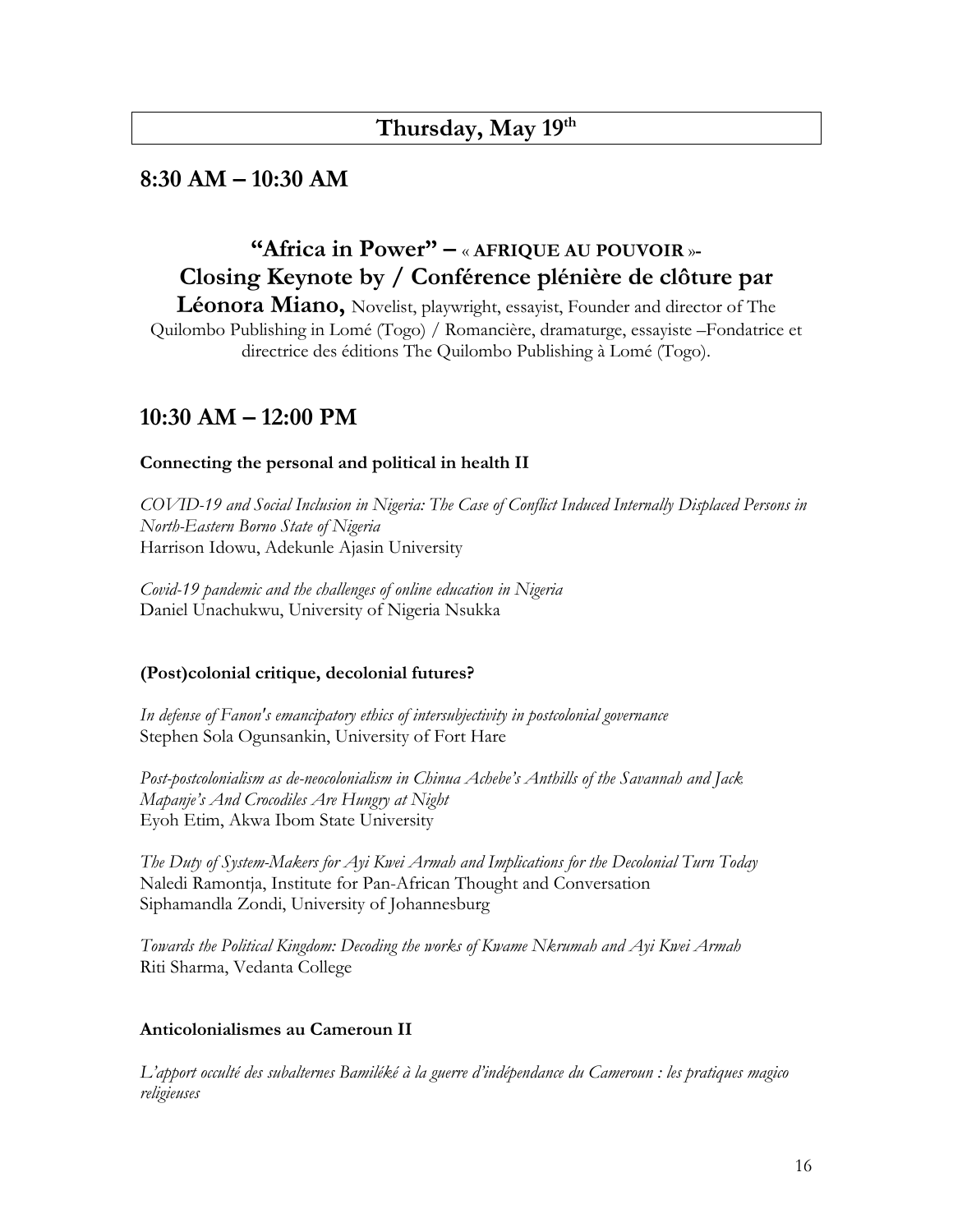Jacob Tatsitsa, University of Ottawa

*Momo Grégoire : acteur majeur de la lutte contre-insurrectionnelle et de la « pacification » de l'Ouest-Cameroun (1959-1973)* Démonster-Ferdinand Kouekam, Université de Douala

*Mapondjou Élisabeth : une figure méconnue de la liaison entre les « maquis » du Cameroun et les autres pays.* Nana Ferdinand Marcial, Université de Douala

## **11:00 – 1:00 PM**

**Graduate student panel** *Doing research and publishing in the era of EDID*

## **12:30 PM – 1:30 PM**

## **Everyday political economies**

*Understanding Reparations Challenges: A Case of Northern Uganda* Kirsten Fisher, University of Saskatchewan Nobert Dacan, Independent scholar

*The Revitalization of Labour Unions in Africa: An Analysis of Innovative and Inclusive Policies and Practices in Anglophone, Francophone and Lusophone Africa* Mark Mcquinn, SOAS

*The importance of remittances for street vegetable vendors in Mzuzu, Malawi* Anil Dhakal, University of Waterloo

*DRIVING CHANGE: Putting small-scale producers in the driver's seat of battery-mineral supply chain regulation* Sarah Katz-Lavigne, University of Antwerp Sara Geenen, University of Antwerp

### **Les lignes brisées : rupture, exclusion et anomie dans les représentations afrocaribéennes**

*Fracasser la lignée familiale : l'infertilité et le chaos dans les littératures afrocaribéennes* Maude Lafleur, UQAM

*Monologues et écritures de récits entremêlés dans Et si je les tuais tous madame ? d'Aristide Tarnagda et Qu'il en soit ainsi de Sophie Heidi Kam*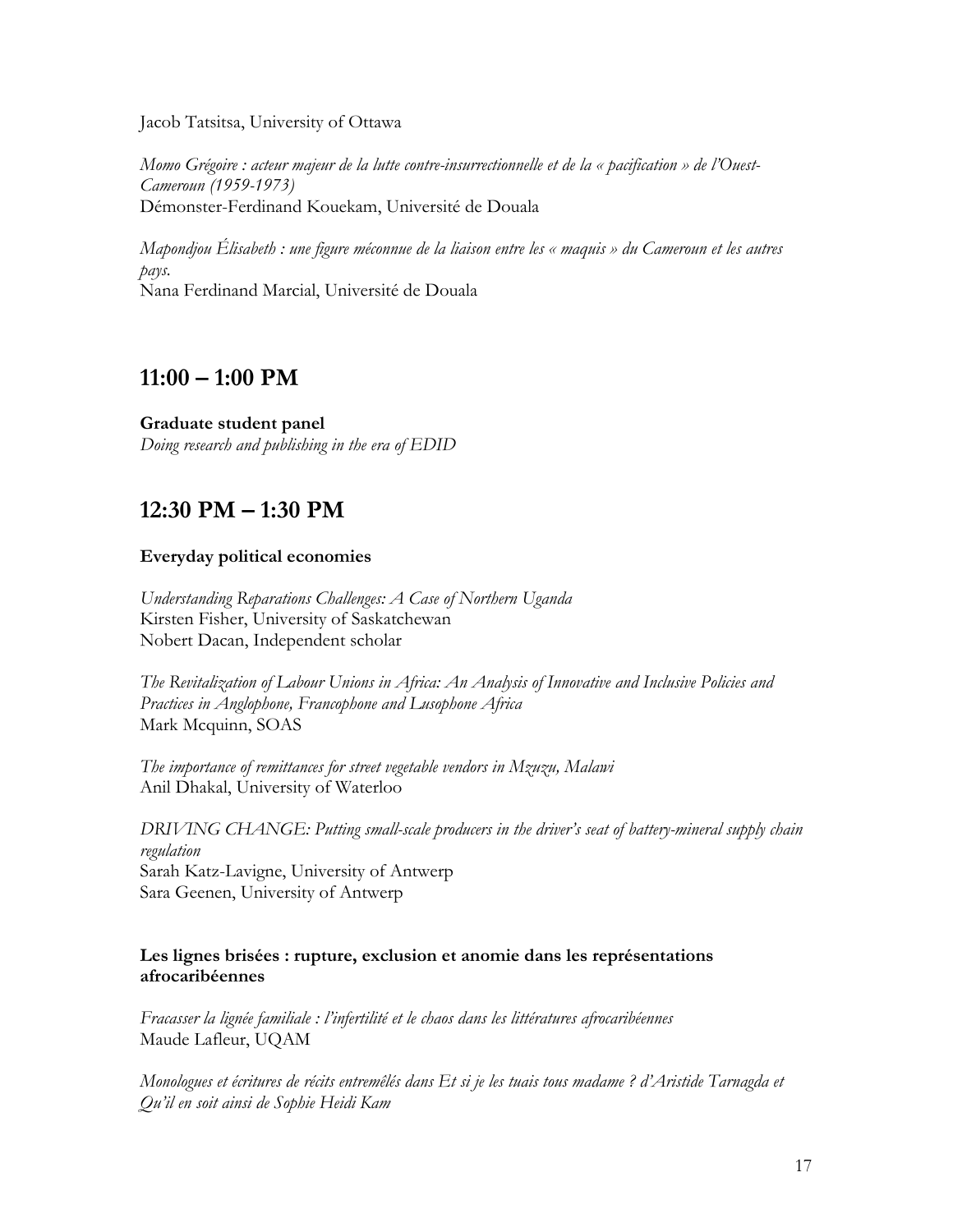Bayala Mamadou, LADIPA, Ouagadougou

*Ode du corps des femmes africaines à la vie.* minette carole Djamen Nganso, UQAM

*Écriture du corps dans les fictions afromondiales* Isaac Bazié, UQAM

## **Canadian Journal of African Studies: Meet the Editors**

Belinda Dodson, University of Western Ontario Martin Evans, Coventry University Jean Ntakirutimana, Brock University Vanessa Oliveira, Royal Military College Jonathan Roberts, Mount Saint Vincent University Philippe M. Frowd, University of Ottawa

# **2:00 PM – 3:30 PM**

## **Économie politique et échanges africains**

*Contraintes et défis de l'application de l'équité et l'inclusions dans la gouvernance des finances publiques en RD Congo* Kasongo Emmanuel Mungongo, Université de Kinshasa

*Compétitivité et intégration régionale des échanges intrarégionaux en Afrique* Habiba Gzih, FSEGT El Manar, Université de Tunis

*Impact des investissements directs étrangers sur la croissance économique dans l'espace UEMOA* Abdou Wahabe Ramde, Distant Production House University

### **Reframing narratives: Voices, Stories & Histories**

*Afrocentric research: Using photo-voice and oral history to learn and document community histories.*  Nomagcwanini Nokwe, University of KwaZulu- Natal Zamo Hlela, University of KwaZulu- Natal Happy Phage, Central University of Technology

*How African voices are shaping Equity, Diversity, Inclusion and Decolonization through Intergenerational dialogue platforms*  Angela James, University of KwaZulu-Natal Linda Mbonambi, eThekwini Municipality

*Knowing myself through my name – voices of the community about naming*